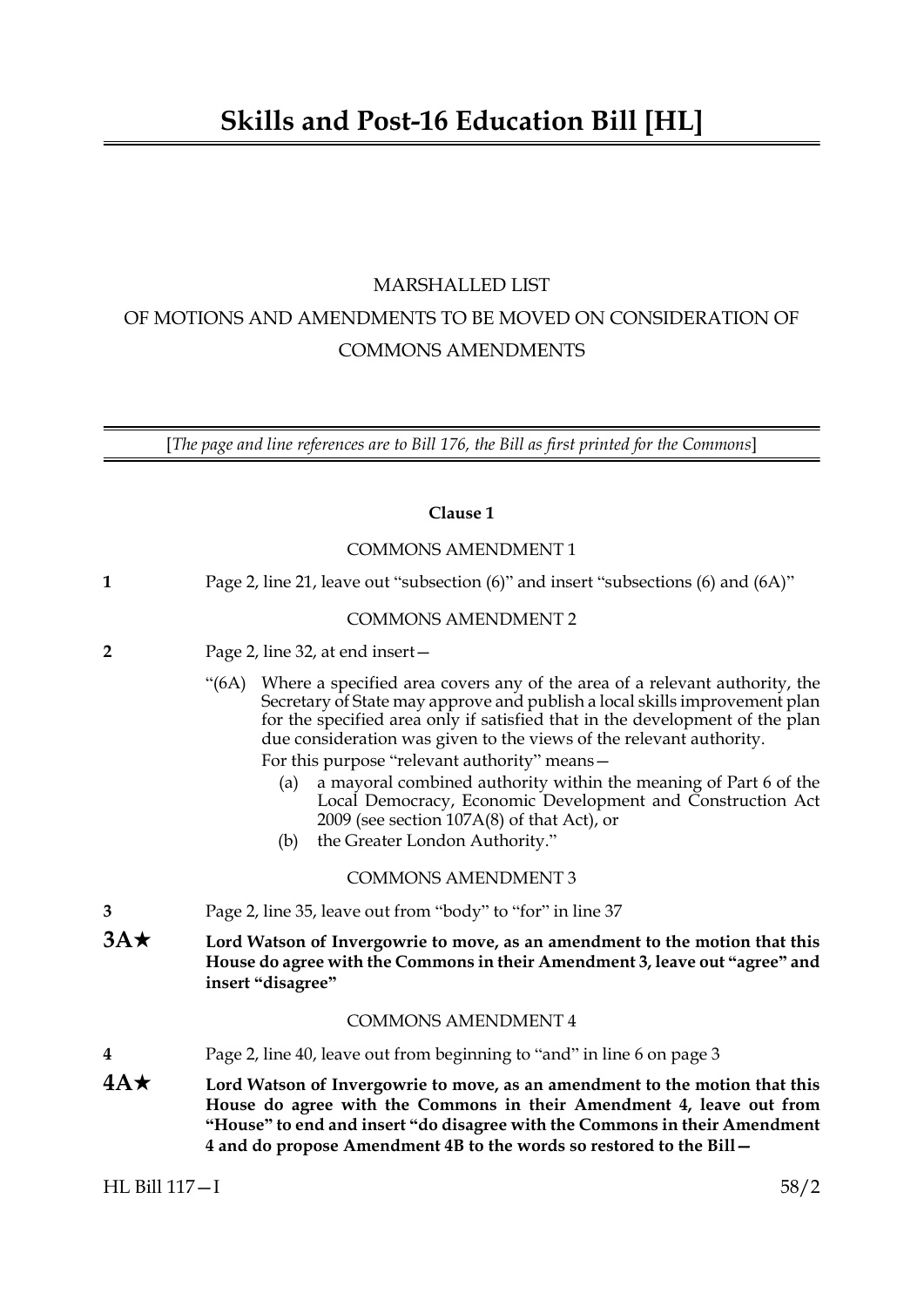| 4B  | Page 3, line 4, at end insert "and independent training providers,"                                                                                                                                                       |
|-----|---------------------------------------------------------------------------------------------------------------------------------------------------------------------------------------------------------------------------|
|     | <b>COMMONS AMENDMENT 5</b>                                                                                                                                                                                                |
| 5   | Page 3, line 8, leave out "by people resident"                                                                                                                                                                            |
|     | <b>COMMONS AMENDMENT 6</b>                                                                                                                                                                                                |
| 6   | Page 3, line 9, leave out "and other local bodies"                                                                                                                                                                        |
|     | <b>COMMONS AMENDMENT 7</b>                                                                                                                                                                                                |
| 7   | Page 3, line 10, after "any" insert "English-funded"                                                                                                                                                                      |
|     | Clause 4                                                                                                                                                                                                                  |
|     | <b>COMMONS AMENDMENT 8</b>                                                                                                                                                                                                |
| 8   | Page 5, line 35, after "institution" insert "in England"                                                                                                                                                                  |
|     | <b>COMMONS AMENDMENT 9</b>                                                                                                                                                                                                |
| 9   | Page 5, line 38, leave out "a" and insert "an English"                                                                                                                                                                    |
|     | <b>COMMONS AMENDMENT 10</b>                                                                                                                                                                                               |
| 10  | Page 5, line 40, after "provider" insert "whose activities, so far as they relate to the<br>provision of post-16 technical education or training, are carried on, or partly<br>carried on, in England"                    |
|     | <b>COMMONS AMENDMENT 11</b>                                                                                                                                                                                               |
| 11  | Page 5, line 41, at end insert "in England"                                                                                                                                                                               |
|     | <b>COMMONS AMENDMENT 12</b>                                                                                                                                                                                               |
| 12  | Page 6, line 9, leave out "in respect of which amounts are" and insert "funded,<br>wholly or partly, by amounts"                                                                                                          |
|     | <b>COMMONS AMENDMENT 13</b>                                                                                                                                                                                               |
| 13  | Page 6, line 10, leave out "by the Secretary of State"                                                                                                                                                                    |
|     | <b>COMMONS AMENDMENT 14</b>                                                                                                                                                                                               |
| 14  | Page 6, line 11, after "made" insert "by the Secretary of State"                                                                                                                                                          |
|     | Clause 7                                                                                                                                                                                                                  |
|     | <b>COMMONS AMENDMENT 15</b>                                                                                                                                                                                               |
| 15  | Page 10, leave out lines 38 to 40                                                                                                                                                                                         |
| 15A | Lord Blunkett to move, as an amendment to the motion that this House do agree<br>with the Commons in their Amendment 15, at end to insert "and do propose<br>Amendment 15B instead of the words so left out of the Bill - |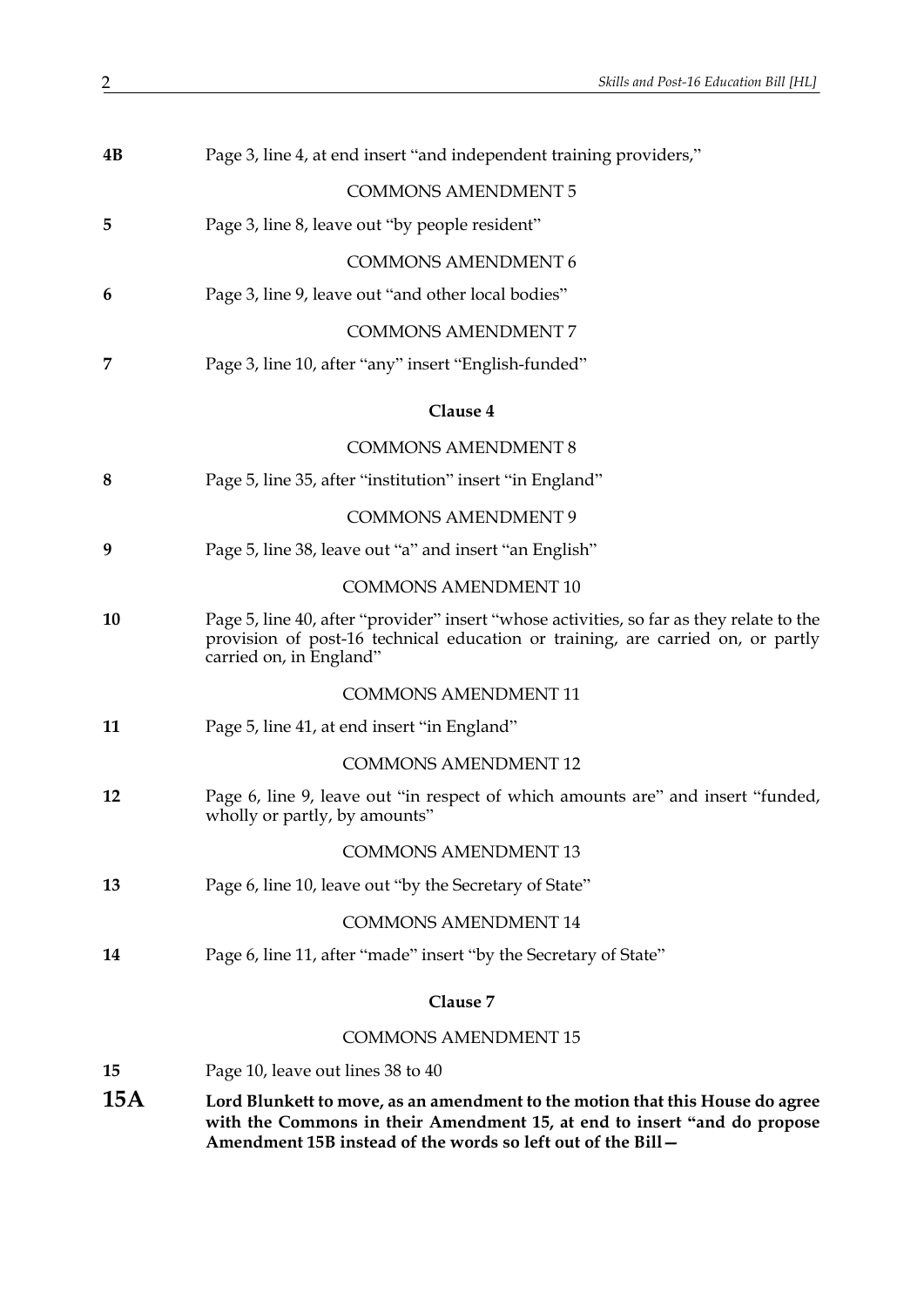**15B** Page 10, line 37, at end insert—

- "(3) Subsection (2) does not apply to the withdrawal of level three courses—
	- (a) for the period of three academic years beginning with the first such year which starts after the day on which this Act is passed; and
		- (b) for the fourth such year, unless the Institute has undertaken public consultation and secured consent of the relevant employer representative bodies, as defined in the Skills and Post-16 Education Act 2022, together with appropriate quality assurance.""

## COMMONS AMENDMENT 16

- **16** Page 10, leave out lines 41 and 42
- **16A★** Lord Baker of Dorking to move, as an amendment to the motion that this House **do agree with the Commons in their Amendment 3, leave out "agree" and insert "disagree"**

## **After Clause 13 and Clause 14**

## COMMONS AMENDMENTS 17 AND 18

**17** Insert the following new Clause —

## **"Information about technical education and training: access to English schools**

- (1) Section 42B of the Education Act 1997 (information about technical education: access to English schools) is amended as follows.
- (2) In subsection (1), for "is an opportunity" substitute "are opportunities".
- (3) After subsection (1) insert—
	- "( $1A$ ) In complying with subsection  $(1)$ , the proprietor must give access to registered pupils on at least one occasion during each of the first, second and third key phase of their education."
- <span id="page-2-0"></span>(4) After subsection (2) insert—
	- "(2A) The proprietor of a school in England within subsection (2) must—
		- (a) ensure that each registered pupil meets, during each of the first and second key phases of their education, at least one provider to whom access is given (or any other number of such providers that may be specified for the purposes of that key phase by regulations under subsection (8)), and
		- (b) ask providers to whom access is given to provide information that includes the following—
			- (i) information about the provider and the approved technical education qualifications or apprenticeships that the provider offers,
			- (ii) information about the careers to which those technical education qualifications or apprenticeships might lead,
			- (iii) a description of what learning or training with the provider is like, and
			- (iv) responses to questions from the pupils about the provider or approved technical education qualifications and apprenticeships.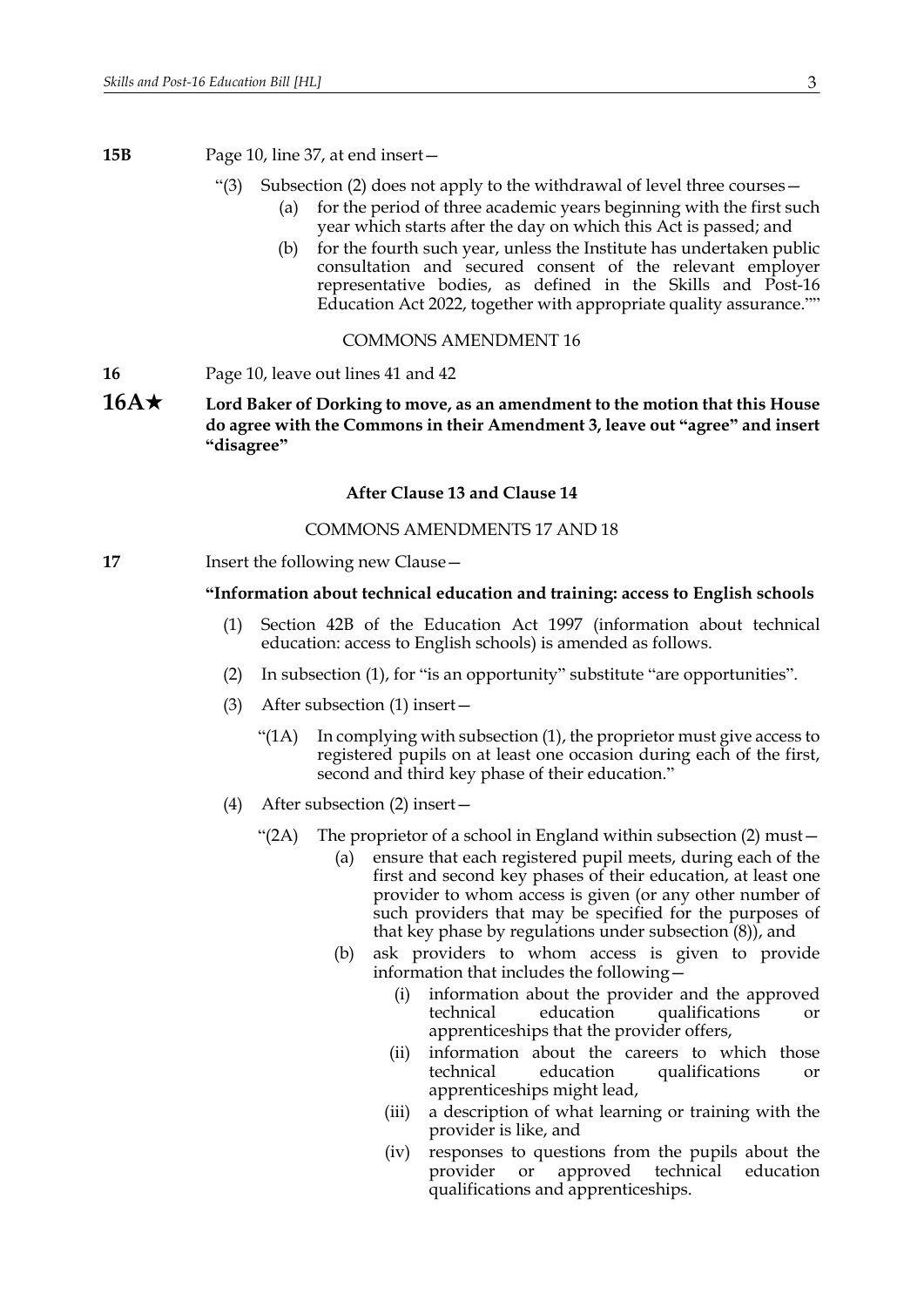- (2B) Access given under subsection (1) must be for a reasonable period of time during the standard school day."
- $(5)$  In subsection  $(5)$ 
	- (a) in paragraph (c), at the end insert "and the times at which the access is to be given;";
	- (b) after paragraph (c) insert—
		- "(d) an explanation of how the proprietor proposes to comply with the obligations imposed under subsection [\(2A\)](#page-2-0)."
- (6) In subsection  $(8)$ , after "subsection  $(1)$ " insert "or  $(2A)$ ".
- (7) After subsection (9) insert—
	- "(9A) For the purposes of this section—
		- (a) the first key phase of a pupil's education is the period  $-$ 
			- (i) beginning at the same time as the school year in which the majority of pupils in the pupil's class attain the age of 13, and
			- (ii) ending with 28 February in the following school year;
			- (b) the second key phase of a pupil's education is the period—
				- (i) beginning at the same time as the school year in which the majority of pupils in the pupil's class attain the age of 15, and
				- (ii) ending with 28 February in the following school year;
			- (c) the third key phase of a pupil's education is the period
				- beginning at the same time as the school year in which the majority of pupils in the pupil's class attain the age of 17, and
				- (ii) ending with 28 February in the following school year.""
- **18** Page 18, line 2, leave out Clause 14
- **17A★** Baroness Barran to move, That this House do agree with the Commons in their **Amendments 17 and 18 and do propose the following amendments to Commons Amendment 17—**
- **17B** In subsection (3), leave out "one occasion" and insert "two occasions"
- **17C** In subsection (4), leave out paragraph (a) and insert—
	- "(a) ensure that, during each of the first and second key phases of the education of each registered pupil—
		- (i) on at least two occasions the pupil meets at least one provider to whom access is given (or any other number of such providers that may be specified for the purposes of that key phase by regulations under subsection (8)), and
		- (ii) the pupil does not meet exactly the same provider or providers on each of those occasions, and"

## **17D★** Lord Watson of Invergowrie to move, as an amendment to Motion 17A, to add **the following amendment—**

**17E** In subsection (4), in inserted subsection (2A)(b), after "provide" insert "in-person"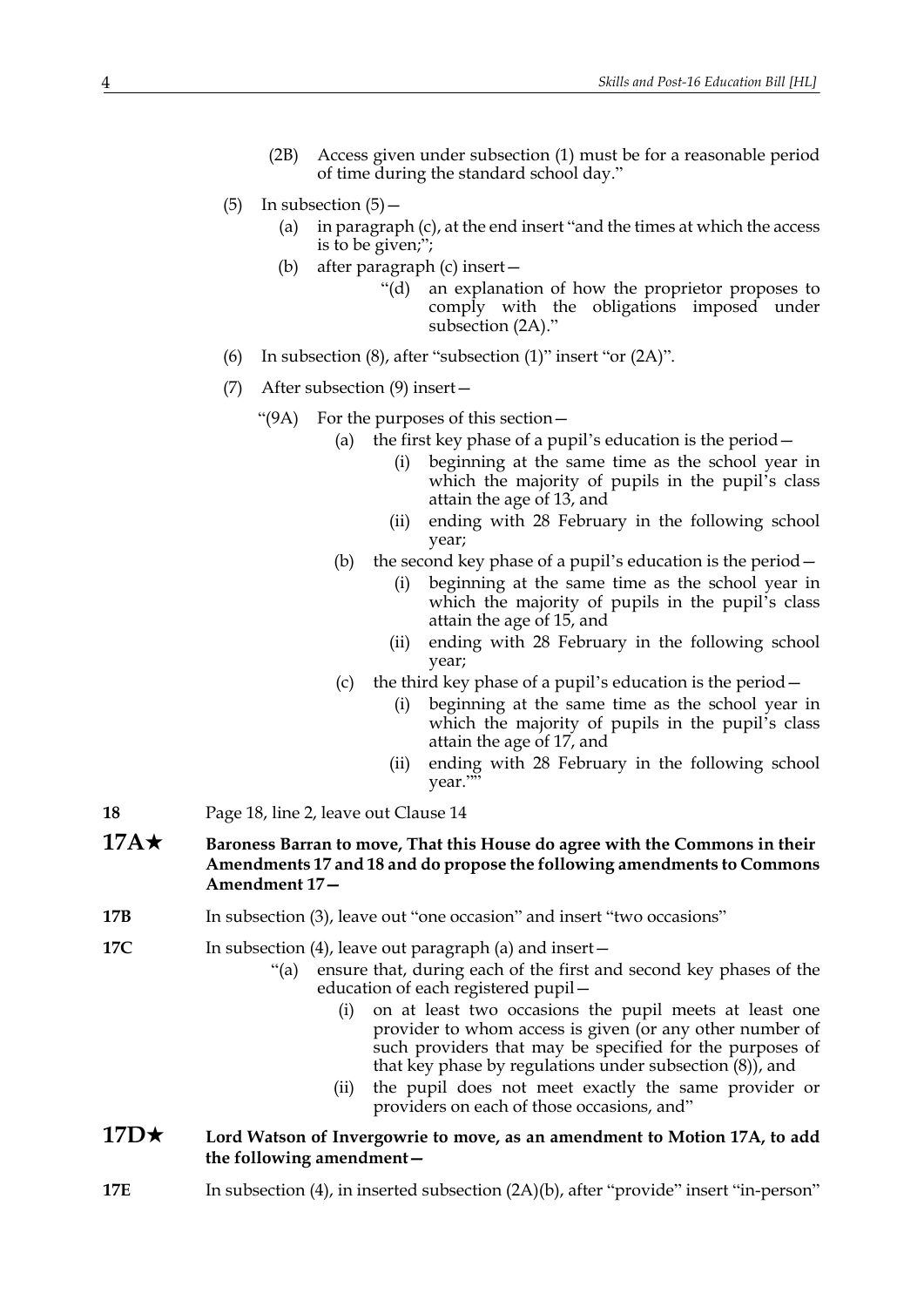## **Clause 17**

## COMMONS AMENDMENT 19

- **19** Page 21, line 28, leave out Clause 17
- **19A★** Lord Storey to move, as an amendment to the motion that this House do agree **with the Commons in their Amendment 19, at end to insert "and do propose Amendment 19B instead of the words so left out of the Bill—**
- **19B** After Clause 16, insert the following new Clause—

## **"Universal credit conditionality: report**

Within twelve months of the passing of this Act the Secretary of State must lay a report before Parliament on the impact of universal credit conditionality on the ability of unemployed disabled people to take up further education.""

## **Clause 18**

## COMMONS AMENDMENT 20

**20** Page 22, line 1, leave out Clause 18

## **Clause 19**

#### COMMONS AMENDMENT 21

- **21** Page 22, line 34, leave out subsection (3)
- **21A Lord Addington to move, as an amendment to the motion that this House do agree with the Commons in their Amendment 21, at end to insert "and do propose Amendment 21B instead of the words so left out of the Bill—**
- **21B** After Clause 19, insert the following new Clause—

## **"Employer-led occupational standards for further education teaching**

The employer-led occupational standards for further education teachers must include a working knowledge of how the most commonly occurring special educational needs will affect students in the normal educational and training environment within an institution.""

## **Clause 22**

## COMMONS AMENDMENT 22

**22** Page 28, line 15, leave out from first "to" to "paid" in line 16 and insert "an agreement for the funding authority to provide funding to the provider includes a reference to an agreement or arrangements between the funding authority and the provider by virtue of which amounts can or must be"

## **Clause 25**

## COMMONS AMENDMENT 23

**23** Page 30, line 14, leave out Clause 25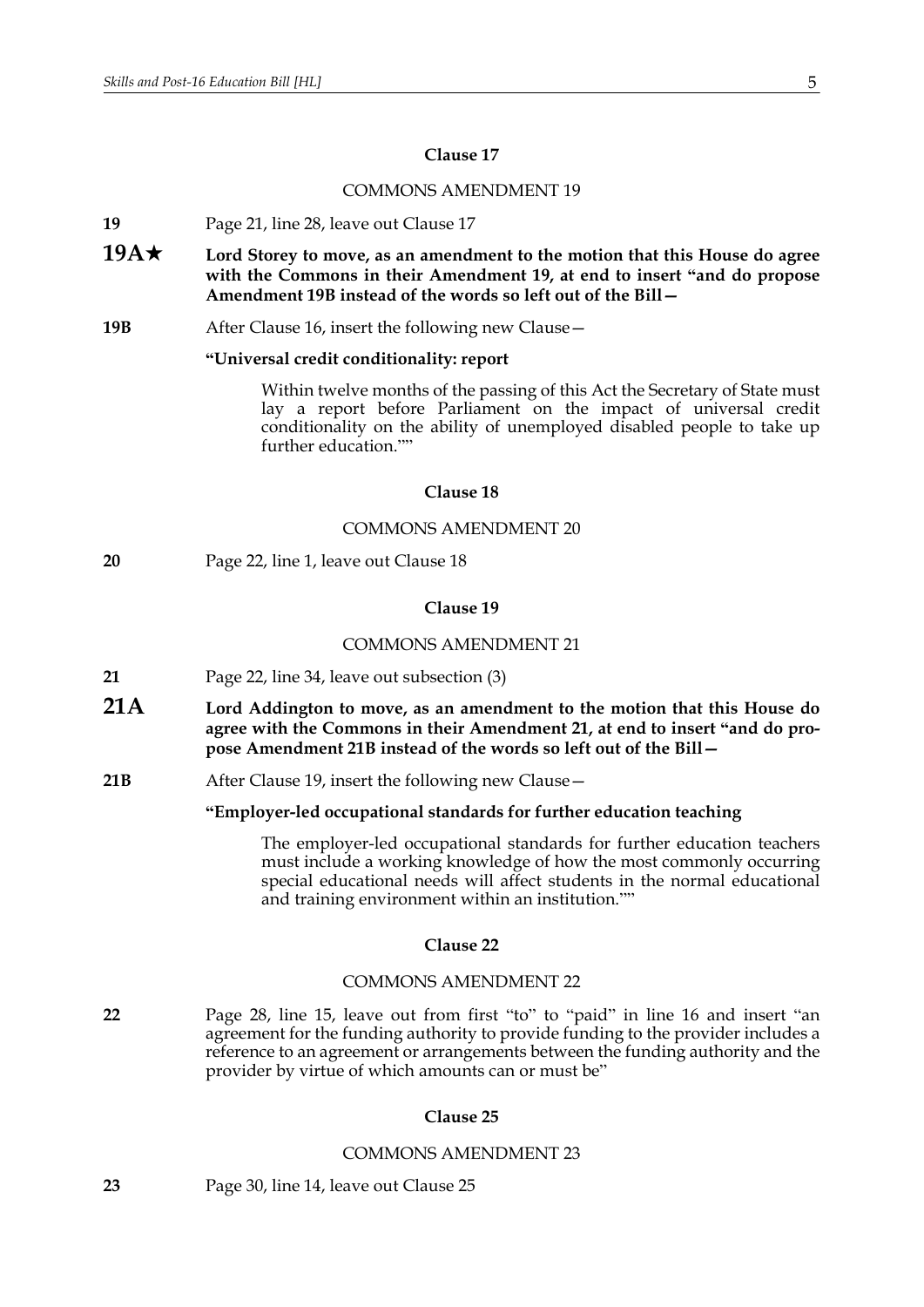## **After Clause 35**

## COMMONS AMENDMENT 24

**24** Insert the following new Clause—

## **"Office for Students: publication and protection from defamation**

In the Higher Education and Research Act 2017, after section 67 insert—

## *"Publication*

## <span id="page-5-1"></span><span id="page-5-0"></span>**67A Power for the OfS to publish notices, decisions and reports**

- (1) The OfS may publish notices, decisions and reports given or made in the performance of its functions.
- (2) Subsection [\(1\)](#page-5-0) does not affect any other power of the OfS to publish such a matter.
- (3) Publication under this section does not breach—
	- (a) an obligation of confidence owed by the OfS, or
	- (b) any other restriction on the publication or disclosure of information (however imposed).
- (4) But nothing in this section authorises the OfS to publish information where doing so contravenes the data protection legislation.

For this purpose "the data protection legislation" has the same meaning as in the Data Protection Act 2018 (see section 3 of that Act).

- (5) In deciding whether to publish a notice, decision or report under subsection [\(1\)](#page-5-0), the OfS must, in particular, consider -
	- (a) the interests of  $-$ 
		- (i) students on higher education courses provided by English higher education providers,
		- (ii) people thinking about undertaking, or who have undertaken, such courses, and
		- (iii) English higher education providers,
	- (b) the need for excluding from publication, so far as practicable, any information which relates to the affairs of a particular body or individual, where publication of that information would or might, in the opinion of the OfS, seriously and prejudicially affect the interests of that body or individual, and
	- (c) the public interest.
- <span id="page-5-2"></span>(6) For the purposes of this section and sections [67B](#page-6-0) and [67C](#page-6-1)—
	- (a) a reference to a decision includes a reference to the reasons for it, and
	- (b) any decision made in the course of exercising, or for the purposes of enabling the OfS to exercise, any of the OfS's functions (including making any other decision) is made "in the performance of its functions".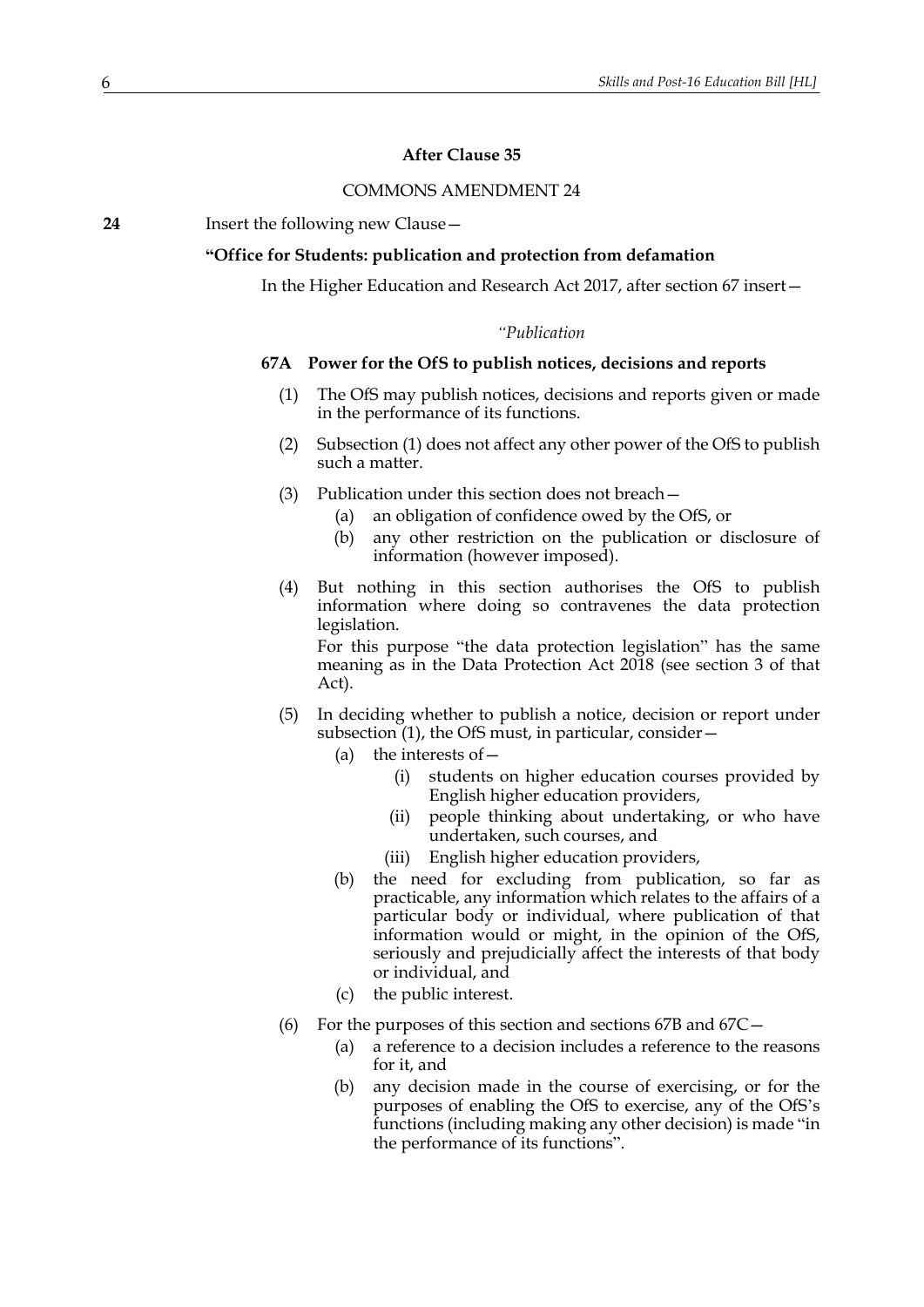#### <span id="page-6-0"></span>**67B Publication of decision to conduct or terminate investigation**

- (1) This section applies where under section [67A](#page-5-1)[\(1\)](#page-5-0) the OfS publishes a decision to conduct an investigation.
- (2) If the publication identifies a higher education provider or other body or individual whose activities are being, or to be, investigated, and—
	- (a) the OfS terminates the investigation without making any finding, or
	- (b) the findings of the investigation, so far as they relate to the higher education provider, body or individual, do not result in the OfS taking any further action,

the OfS must publish a notice stating that fact.

- (3) Section [67C](#page-6-1) does not apply to the publication of the decision to conduct the investigation to the extent that it includes information other than—
	- (a) a statement of the OfS's decision to conduct the investigation,
	- (b) a summary of the matter being, or to be, investigated, and
	- (c) a reference to the identity of any higher education provider or other body or individual whose activities are being, or to be, investigated.
- (4) See section [67A](#page-5-1)[\(6\)](#page-5-2) for the meaning of references to decisions.

## *Defamation*

## <span id="page-6-1"></span>**67C Protection from defamation claims**

(1) For the purposes of the law of defamation, publication by the OfS of any notice, decision or report given or made in the performance of its functions is privileged unless the publication is shown to have been made with malice.

This is subject to section [67B](#page-6-0).

(2) See section [67A](#page-5-1)[\(6\)](#page-5-2) for the meaning of references to decisions.""

## **Clause 38**

## COMMONS AMENDMENT 25

**25** Page 42, line 1, leave out "and 26 to" and insert ", 26 to (*Office for Students: publication and protection from defamation*) and"

## **Clause 39**

## COMMONS AMENDMENT 26

| 26 | Page 42, line 13, leave out subsection (2) |  |
|----|--------------------------------------------|--|
|----|--------------------------------------------|--|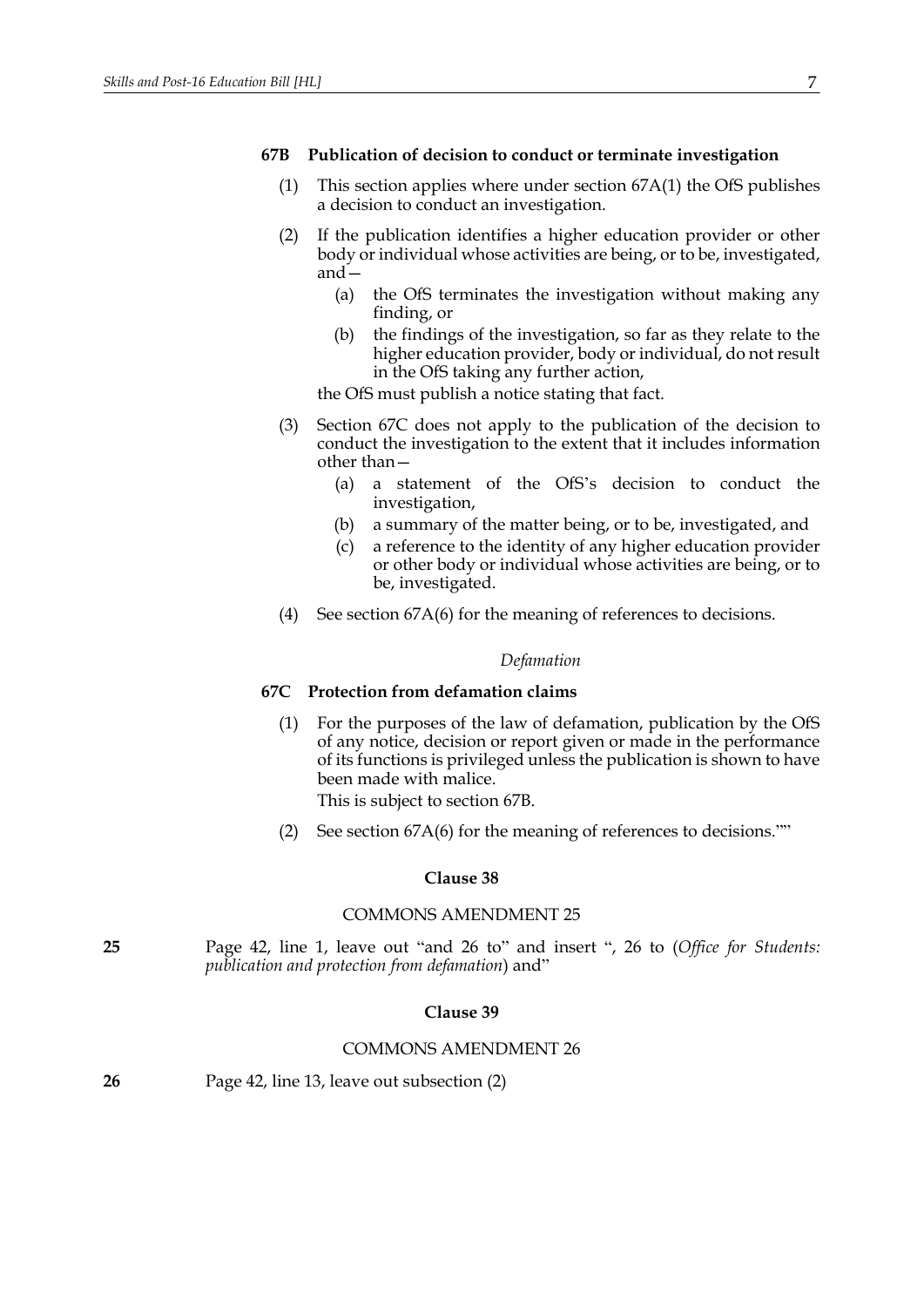## **In the Title**

## COMMONS AMENDMENT 27

**27** Line 5, after "assessments" insert "and publication of certain matters"